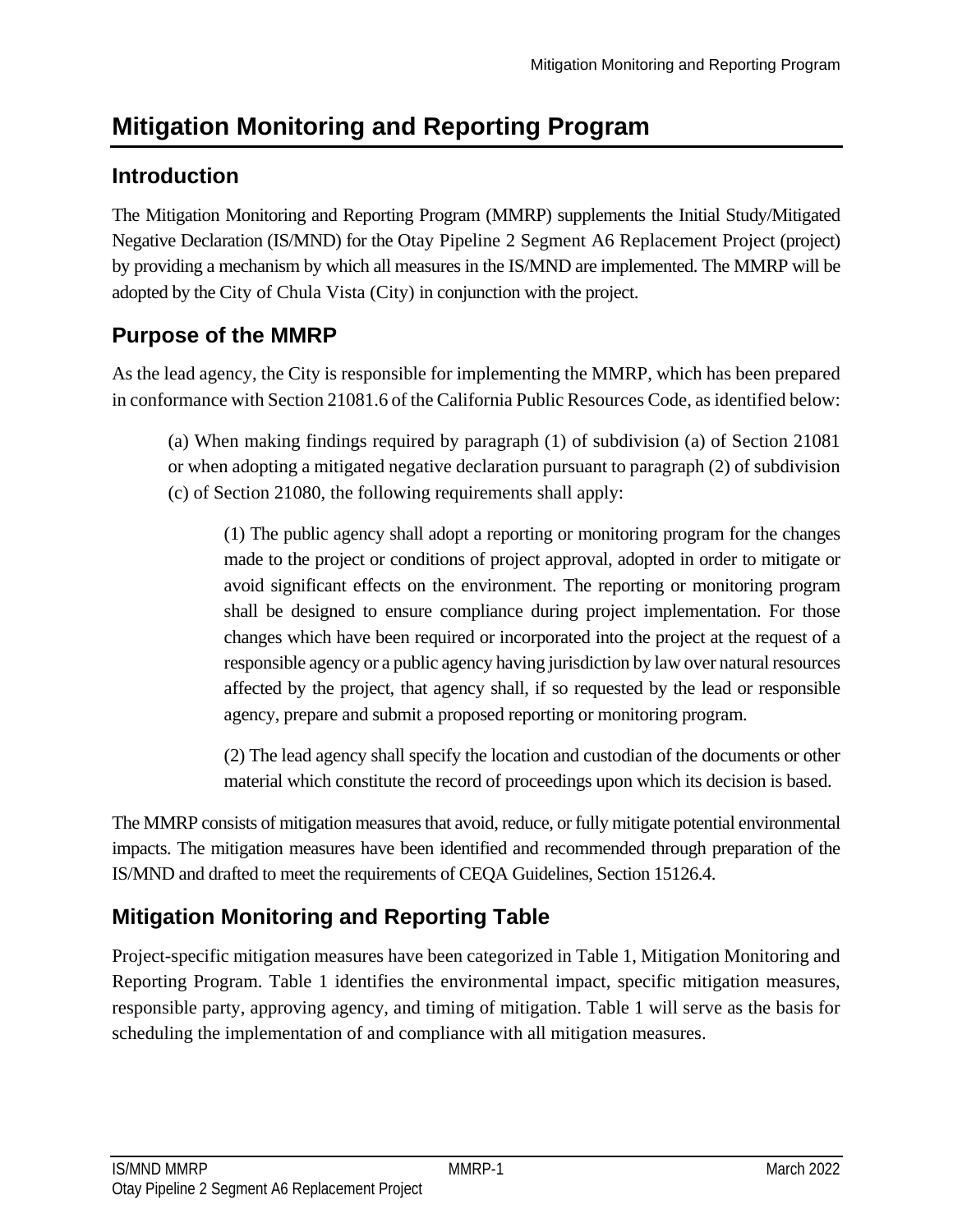The categories identified in Table 1 are described below:

- **Mitigation Measure.** This column provides the verbatim text of the adopted mitigation measure from the IS/MND.
- **Responsible Party.** This column identifies the party responsible for implementing the action.
- **Approving Agency.** This column identifies the entity responsible for approving and overseeing the action.
- **Time Frame of Mitigation.** This column identifies the project stage in which the mitigation shall be implemented.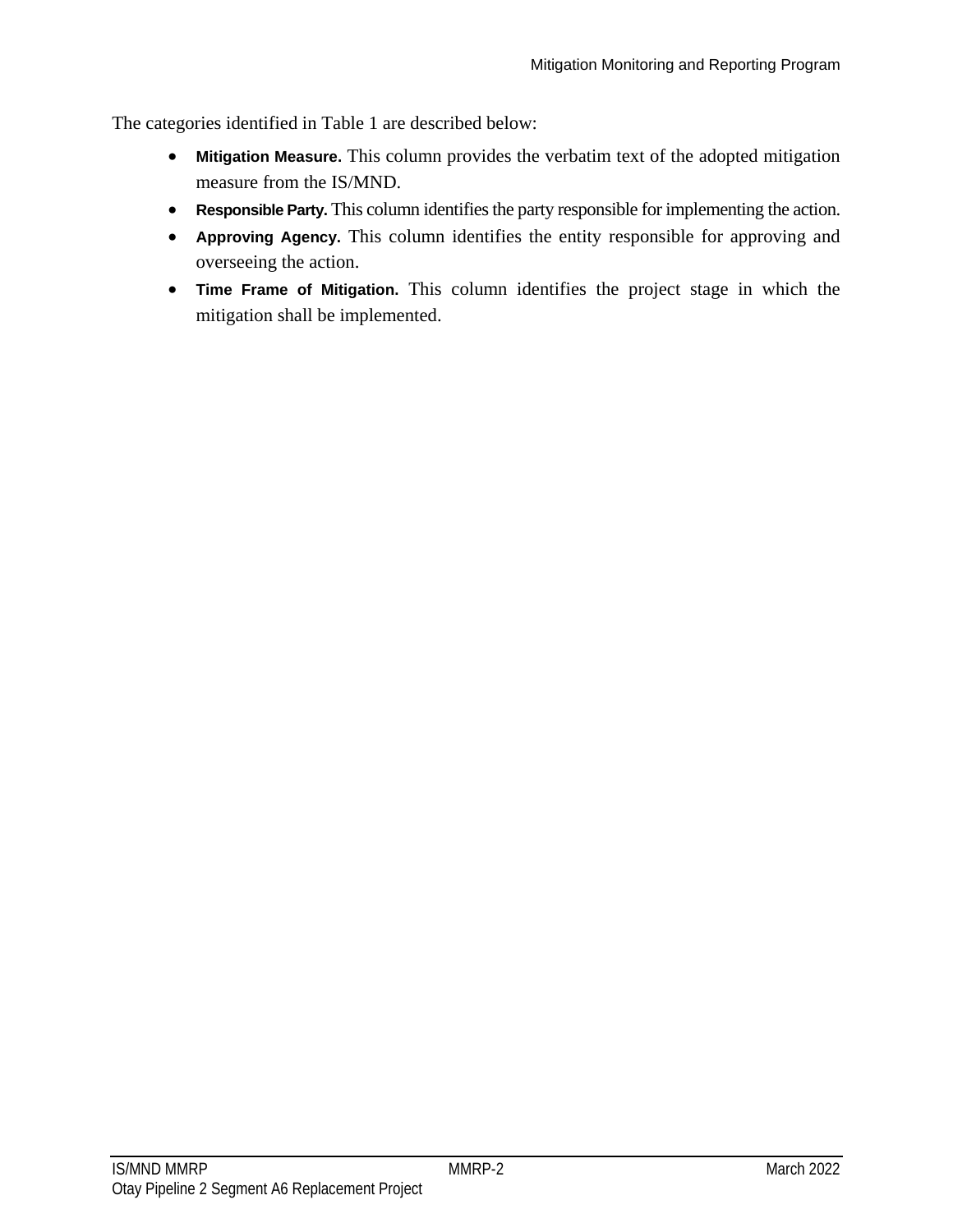## **Table 1. Mitigation Monitoring and Reporting Program**

| <b>Mitigation Measure</b>                                                                                                                                                                                                                                                                                                                                                                                                                                                                                                                                                                                                                                                                                                                                                                                                                                                                                                                                                                                                                                                                                                                                                                                                                                                                                                                                                                                                                                                                                                                                                                                                                                                                                                                                                                                                                                                                                                                                                                                                                                                                                                                                                                                                                                                                                                                                                                                                                                                                                                                                                                                                                                                                                                                                                                                                                                                                                                                                                                                                                                                                                                                                                                                                                                                                                                                                                                                                                                                                                                                                                                                                                                                                                                                                                                                                                                                                     | <b>Responsible Party</b>                                                      | <b>Approving Agency</b>                                | <b>Time Frame of Mitigation</b>                                                                                                                                                                                                                                                               |
|-----------------------------------------------------------------------------------------------------------------------------------------------------------------------------------------------------------------------------------------------------------------------------------------------------------------------------------------------------------------------------------------------------------------------------------------------------------------------------------------------------------------------------------------------------------------------------------------------------------------------------------------------------------------------------------------------------------------------------------------------------------------------------------------------------------------------------------------------------------------------------------------------------------------------------------------------------------------------------------------------------------------------------------------------------------------------------------------------------------------------------------------------------------------------------------------------------------------------------------------------------------------------------------------------------------------------------------------------------------------------------------------------------------------------------------------------------------------------------------------------------------------------------------------------------------------------------------------------------------------------------------------------------------------------------------------------------------------------------------------------------------------------------------------------------------------------------------------------------------------------------------------------------------------------------------------------------------------------------------------------------------------------------------------------------------------------------------------------------------------------------------------------------------------------------------------------------------------------------------------------------------------------------------------------------------------------------------------------------------------------------------------------------------------------------------------------------------------------------------------------------------------------------------------------------------------------------------------------------------------------------------------------------------------------------------------------------------------------------------------------------------------------------------------------------------------------------------------------------------------------------------------------------------------------------------------------------------------------------------------------------------------------------------------------------------------------------------------------------------------------------------------------------------------------------------------------------------------------------------------------------------------------------------------------------------------------------------------------------------------------------------------------------------------------------------------------------------------------------------------------------------------------------------------------------------------------------------------------------------------------------------------------------------------------------------------------------------------------------------------------------------------------------------------------------------------------------------------------------------------------------------------------|-------------------------------------------------------------------------------|--------------------------------------------------------|-----------------------------------------------------------------------------------------------------------------------------------------------------------------------------------------------------------------------------------------------------------------------------------------------|
| Section 3.4.4, Biological Resources                                                                                                                                                                                                                                                                                                                                                                                                                                                                                                                                                                                                                                                                                                                                                                                                                                                                                                                                                                                                                                                                                                                                                                                                                                                                                                                                                                                                                                                                                                                                                                                                                                                                                                                                                                                                                                                                                                                                                                                                                                                                                                                                                                                                                                                                                                                                                                                                                                                                                                                                                                                                                                                                                                                                                                                                                                                                                                                                                                                                                                                                                                                                                                                                                                                                                                                                                                                                                                                                                                                                                                                                                                                                                                                                                                                                                                                           |                                                                               |                                                        |                                                                                                                                                                                                                                                                                               |
| BIO-1: Upland Restoration - Temporary and Permanent Impacts. Temporary impacts to sensitive upland vegetation communities, including Diegan<br>coastal sage scrub (including disturbed) and non-native grassland, occurring in the temporary construction impact area on the project site are anticipated to<br>require a total of 6.47 acres of revegetation. Temporary impacts to 6.13 acres of Diegan coastal sage scrub (including disturbed) and 0.35 acre of non-native<br>grassland shall require in-kind revegetation in place.<br>Prior to issuance of land development permits, including clearing, grubbing, grading, and construction permits, the Applicant shall provide a City of Chula<br>Vista-approved Revegetation Plan for temporary impacts to 6.13 acres of Diegan coastal sage scrub (including disturbed) and 0.35 acre of non-native<br>grassland (Appendix F, Revegetation Plan [of the Biological Resources Technical Report prepared for the project]). Revegetation for temporary impacts shall<br>occur on the project site.<br>A 3:1 ratio of off-site restoration for permanent impacts to 0.75 acre of Diegan coastal sage scrub (including disturbed) occurring in the on-site maintenance<br>access road permanent impact area would satisfy the mitigation ratio for impacts to Diegan coastal sage scrub outlined in the City of Chula Vista and City of<br>San Diego Multiple Species Conservation Program Subarea Plans. Prior to issuance of land development permits, including clearing, grubbing, grading, and<br>construction permits, the Applicant shall provide a City of Chula Vista-approved Revegetation Plan for permanent impacts to 0.75 acre of Diegan coastal<br>sage scrub (including disturbed) at a 3:1 ratio (Appendix F, Revegetation Plan [of the Biological Resources Technical Report prepared for the project]). The<br>revegetation of 2.25 acres of Diegan coastal sage scrub shall occur on restorable land in the Wolf Canyon parcel that has disturbed habitat and non-native<br>grassland areas suitable for Diegan coastal sage scrub restoration. The Wolf Canyon parcel is part of the Otay Ranch Preserve and is owned by the City of<br>Chula Vista and managed by the Preserve Owner/Manager.<br>A 2:1 ratio of off-site mitigation for permanent impacts to 0.06 acre of non-native grassland occurring in the on-site maintenance access road permanent<br>impact area would satisfy the mitigation ratio for impacts to non-native grassland outlined in the City of Chula Vista and City of San Diego Multiple Species<br>Conservation Program Subarea Plans. Prior to issuance of land development permits, including clearing, grubbing, grading, and construction permits, the<br>Applicant shall provide a City of Chula Vista-approved Revegetation Plan for permanent impacts to 0.06 acre of non-native grassland at a 2:1 ratio (Appendix<br>F, Revegetation Plan [of the Biological Resources Technical Report prepared for the project]). The revegetation of 0.12 acre of native grassland shall occur<br>on restorable land in the Wolf Canyon parcel that has disturbed habitat and non-native grassland areas suitable for native grassland restoration. The Wolf<br>Canyon parcel is part of the Otay Ranch Preserve and is owned by the City of Chula Vista and managed by the Preserve Owner/Manager.<br>The Revegetation Plan shall include but not be limited to an implementation plan; appropriate seed mixtures and planting method; irrigation method;<br>quantitative and qualitative success criteria; maintenance, monitoring, and reporting program; estimated completion time; and contingency measures. The<br>Applicant shall be required to enter into a Secured Agreement with the City of Chula Vista consisting of a letter of credit, bond, or cash for 100 percent of the | Applicant; City of Chula Vista-approved<br>contractor; Preserve Owner/Manager | City of Chula Vista Development Services<br>Department | Prior to land development permits,<br>including clearing, grubbing, grading, and<br>construction permits; as outlined in the<br>Revegetation Plan (Biological Resources<br>Technical Report Appendix F); five years<br>of management, monitoring, and annual<br>reporting.                    |
| estimated costs associated with the implementation of the Revegetation Plan. The Applicant shall be required to prepare and implement the Revegetation<br>Plan subject to the oversight and approval of the Development Services Director (or their designee)<br>BIO-2: San Diego Barrel Cactus Avoidance and Translocation. San Diego barrel cactus occurring within the temporary construction impact area on the<br>project site shall be avoided where feasible. Prior to construction activities, including clearing, grubbing, and grading, the approved biologist (Mitigation<br>Measure BIO-5) shall flag each San Diego barrel cactus occurring in the temporary construction impact area on the project site for avoidance during the pre-<br>construction survey. Removal of three individuals of San Diego barrel cactus occurring in on-site maintenance access road permanent impact area shall be<br>mitigated at a 1:1 ratio in accordance with the City of Chula Vista and City of San Diego San Diego Multiple Species Conservation Program Subarea Plans.<br>Mitigation shall consist of salvaging the three San Diego barrel cactus individuals within the pipeline corridor, on-site access roads, and any other individuals<br>determined to be impacted within temporary construction areas and relocation of these individuals to areas of suitable habitat on the project site consistent<br>with the City of Chula Vista and City of San Diego San Diego Multiple Species Conservation Program Subarea Plans.<br>Prior to issuance of any land development permits, including clearing or grubbing and grading permits, the Applicant shall prepare a Salvage and<br>Translocation Plan (Appendix G, San Diego Barrel Cactus and Coastal Cholla Salvage and Translocation Plan [of the Biological Resources Technical Report<br>prepared for the project]) for the San Diego barrel cactus. The Salvage and Translocation Plan shall be prepared by a qualified biologist to the satisfaction of<br>the Development Services Director (or their designee). At a minimum, the plan shall identify and/or include (1) the areas where salvageable cacti are located,<br>(2) number of cacti to be salvaged, (3) the methodology salvaging the cacti, (4) the location of suitable receptor sites, (5) the requirements for the preparation<br>of receptor sites, and (6) the short- and long-term monitoring and maintenance requirements. The Applicant shall be required to enter into a Secured<br>Agreement with the City of Chula Vista consisting of a letter of credit, bond, or cash for 100 percent of the estimated costs associated with the<br>implementation of the Revegetation Plan. Upon the City of Chula Vista's approval of the Salvage and Translocation Plan, the Applicant shall implement and<br>monitor the plan subject to the oversight of the Development Services Director (or their designee).                                                                                                                                                                                                                                                                                                                                                                                                                                                                                                                                                                                                                                                                                                                                                                                                                                                                                                                                           | Applicant; City of Chula Vista-approved<br>contractor                         | City of Chula Vista Development Services<br>Department | During construction activities; as outlined<br>in the San Diego Barrel Cactus and<br>Coastal Cholla Salvage and Translocation<br>Plan (Biological Resources Technical<br>Report Appendix G); management<br>monitoring, and annual reporting shall take<br>place for a minimum of three years. |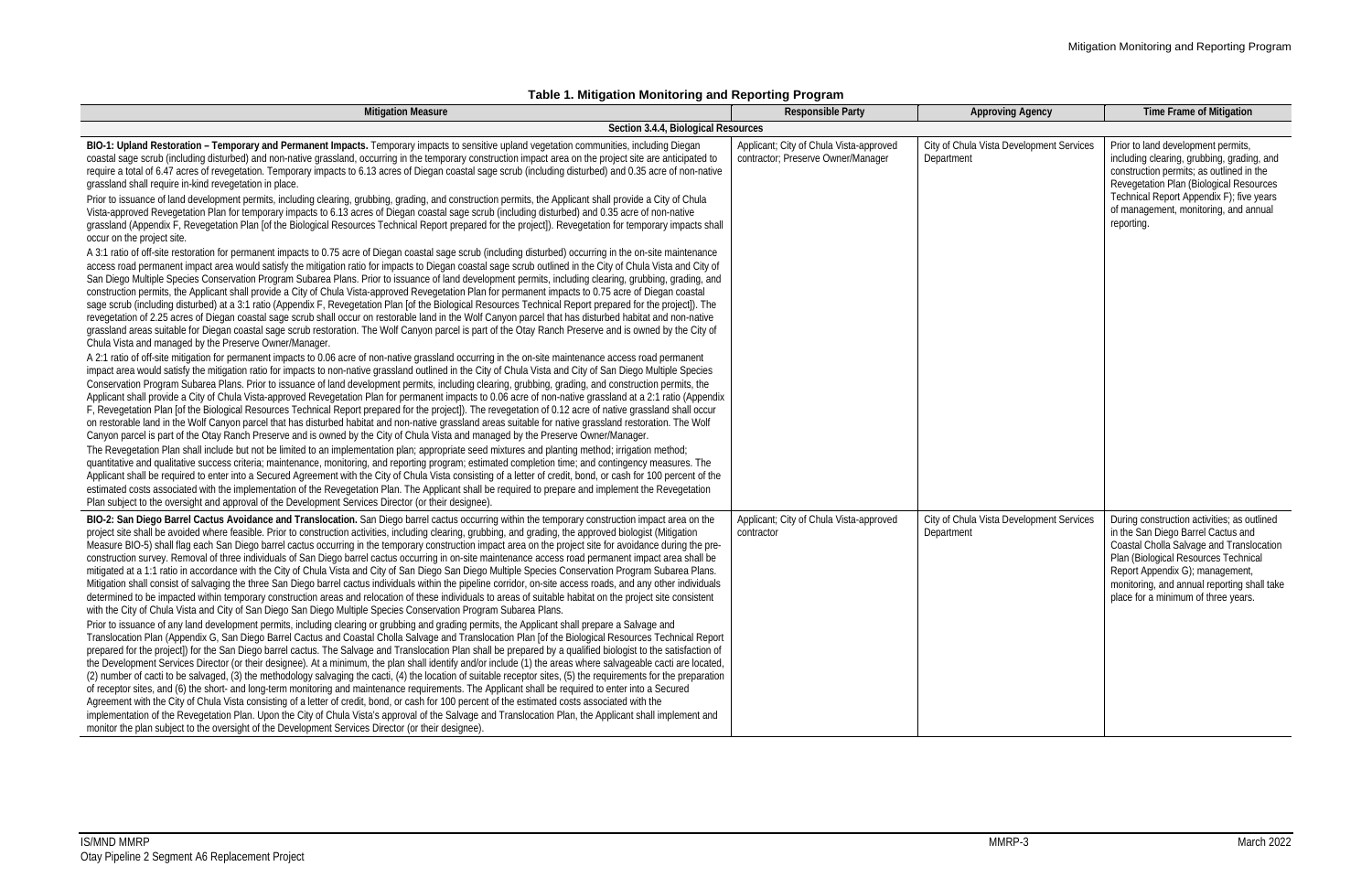#### IS/MND MMRP-4 March 2022 Otay Pipeline 2 Segment A6 Replacement Project

| Table 1. Mitigation Monitoring and Reporting Program                                                                                                                                                                                                                                                                                                                                                                                                                                                                                                                                                                                                                                                                                                                                                                                                                                                                                                                                                                                                                                                                                                                                                                                                                                                                                                                                                                                                                                                                                                                                                                                                                                                                                                                                                                                                                                                                                                                                                                                                                                                                                                                                                                                                                                                                                                                                                                                                                                                                                                                                                                                                                                                                                                                                                                                                                                                                                                                                                                                                                                                                                                                                                                                                                                                                                                       |                                                       |                                                        |                                                                                                                                                                                                  |
|------------------------------------------------------------------------------------------------------------------------------------------------------------------------------------------------------------------------------------------------------------------------------------------------------------------------------------------------------------------------------------------------------------------------------------------------------------------------------------------------------------------------------------------------------------------------------------------------------------------------------------------------------------------------------------------------------------------------------------------------------------------------------------------------------------------------------------------------------------------------------------------------------------------------------------------------------------------------------------------------------------------------------------------------------------------------------------------------------------------------------------------------------------------------------------------------------------------------------------------------------------------------------------------------------------------------------------------------------------------------------------------------------------------------------------------------------------------------------------------------------------------------------------------------------------------------------------------------------------------------------------------------------------------------------------------------------------------------------------------------------------------------------------------------------------------------------------------------------------------------------------------------------------------------------------------------------------------------------------------------------------------------------------------------------------------------------------------------------------------------------------------------------------------------------------------------------------------------------------------------------------------------------------------------------------------------------------------------------------------------------------------------------------------------------------------------------------------------------------------------------------------------------------------------------------------------------------------------------------------------------------------------------------------------------------------------------------------------------------------------------------------------------------------------------------------------------------------------------------------------------------------------------------------------------------------------------------------------------------------------------------------------------------------------------------------------------------------------------------------------------------------------------------------------------------------------------------------------------------------------------------------------------------------------------------------------------------------------------------|-------------------------------------------------------|--------------------------------------------------------|--------------------------------------------------------------------------------------------------------------------------------------------------------------------------------------------------|
| <b>Mitigation Measure</b>                                                                                                                                                                                                                                                                                                                                                                                                                                                                                                                                                                                                                                                                                                                                                                                                                                                                                                                                                                                                                                                                                                                                                                                                                                                                                                                                                                                                                                                                                                                                                                                                                                                                                                                                                                                                                                                                                                                                                                                                                                                                                                                                                                                                                                                                                                                                                                                                                                                                                                                                                                                                                                                                                                                                                                                                                                                                                                                                                                                                                                                                                                                                                                                                                                                                                                                                  | <b>Responsible Party</b>                              | <b>Approving Agency</b>                                | <b>Time Frame of Mitigation</b>                                                                                                                                                                  |
| BIO-3: Sensitive Plant Avoidance. San Diego marsh elder and south coast saltscale within the temporary construction impact area on the project site shall be avoided to<br>the maximum extent feasible. All Otay tarplant occurring within the temporary construction impact area on the project site shall be avoided to the maximum extent feasible.<br>Prior to construction activities, including clearing, grubbing, and grading, the approved biologist (Mitigation Measure BIO-5) shall flag the extent of each species patch or<br>individual on the project site for avoidance during the pre-construction survey. If San Diego marsh elder, south coast saltscale, or Otay tarplant is observed in the<br>permanent construction impact area during the pre-construction sensitive plant survey (Mitigation Measure BIO-5) or cannot be avoided during construction, individuals will<br>be counted and permanent impacts shall be mitigated at a 1:1 ratio in suitable habitat outside of the permanent impact areas on the project site. If impacts occur to San<br>Diego marsh elder, south coast saltscale, or Otay tarplant, revegetation shall follow the methods and requirements included in the City of Chula Vista-approved<br>Revegetation Plan.                                                                                                                                                                                                                                                                                                                                                                                                                                                                                                                                                                                                                                                                                                                                                                                                                                                                                                                                                                                                                                                                                                                                                                                                                                                                                                                                                                                                                                                                                                                                                                                                                                                                                                                                                                                                                                                                                                                                                                                                                                                                                      | Applicant; City of Chula Vista-approved<br>contractor | City of Chula Vista Development Services<br>Department | During construction activities; as outlined<br>in the Revegetation Plan (Biological<br>Resources Technical Report Appendix F);<br>five years of management, monitoring, and<br>annual reporting. |
| BIO-4: Stormwater Pollution Prevention Plan. Prior to issuance of any land development permits, including clearing or grubbing and grading permits, the Applicant shall<br>prepare a Stormwater Pollution Prevention Plan pursuant to National Pollution Discharge Elimination System General Construction Permit (Water Quality Order 99-08-<br>DWQ). The Stormwater Pollution Prevention Plan shall address the potential sources and locations of stormwater contamination, characteristics and impacts of specific<br>contaminants, and temporary and permanent erosion-control practices and include water sampling data, construction practices that minimize stormwater contamination,<br>coordination of best management practices with planned construction activities, and compliance with City of Chula Vista, City of San Diego, state, and federal regulations.<br>The Stormwater Pollution Prevention Plan shall include, at a minimum, the best management practices listed below. The combined implementation of these requirements<br>shall protect adjacent habitats and sensitive species during construction to the maximum extent practicable with the goal of providing multiple beneficial uses. At a<br>minimum, the following measures and/or restrictions shall be incorporated into the Stormwater Pollution Prevention Plan and noted on construction plans, where<br>appropriate, to avoid impacts on sensitive species, sensitive vegetation communities, and/or aquatic resources during construction. The approved biologist (Mitigation<br>Measure BIO-5) shall verify the implementation of the following design requirements:<br>Littering shall be prohibited, and trash shall be removed from construction areas daily. All food-related trash and garbage shall be removed from the construction<br>sites daily.<br>Any equipment or vehicles driven and/or operated shall abide by a speed limit of 15 miles per hour during daylight hours and 10 miles per hour during dark<br>hours.<br>Construction activity shall not be permitted in aquatic resources.<br>Temporary structures and storage of construction materials shall not be in aquatic resources.<br>Staging/storage areas for construction equipment and materials shall not be in aquatic resources.<br>Any equipment or vehicles driven and/or operated in jurisdictional aquatic resources, as authorized by applicable law and permits, shall be checked and<br>maintained by the Operator daily to prevent leaks of oil or other petroleum products that could be deleterious to aquatic life if introduced to the watercourse.<br>No stationary equipment, such as motors, pumps, generators, and welders, or fuel storage tanks, shall be located within aquatic resources.<br>No debris, bark, slash sawdust, rubbish, cement, or concrete, or washing thereof, oil, or petroleum products shall occur where it may be washed by rainfall or<br>runoff into aquatic resources.<br>When construction operations are completed, any excess materials or debris shall be removed from the work area according to the conditions outlined in the<br>9.<br>permits.<br>10. No equipment maintenance shall be performed within or near aquatic resources, where petroleum products or other pollutants from the equipment may enter<br>these areas. | Applicant; City of Chula Vista-approved<br>contractor | City of Chula Vista Development Services<br>Department | Prior to land development permits,<br>including clearing, grubbing, grading, and<br>construction permits; during construction<br>activities.                                                     |
| BIO-5: Approved Biologist. To prevent inadvertent disturbance to areas outside the limits of grading, all grading locations shall be monitored by an approved biologist.<br>Prior to issuance of land development permits, including clearing, grubbing, grading, and/or construction permits, the Applicant shall provide written confirmation that a City<br>of Chula Vista-approved biological monitor has been retained and shall be on site during clearing, grubbing, and/or grading activities. The biologist shall attend all pre-<br>construction meetings and monitor all clearing, grubbing, and/or grading activities on the project site. The biologist shall monitor these activities to ensure that the Applicant<br>complies with the appropriate standard conditions and mitigation measures, including the following:<br>1. Prior to clearing and grading operations or other activities involving significant soil disturbance, the Applicant shall install fencing in accordance with Chula<br>Vista Municipal Code, Section 17.35.030. Prominently colored, well-installed fencing and signage shall be in place wherever the limits of grading are<br>adjacent to sensitive vegetation communities or other biological resources, as identified by the qualified monitoring biologist. Fencing shall remain in place<br>during all construction activities. All temporary fencing shall be shown on grading plans for areas adjacent to the Preserve and for all off-site facilities<br>constructed within the Preserve. Prior to release of grading and/or improvement bonds, a qualified biologist shall provide evidence that work was<br>conducted as authorized under the approved land development permit and associated plans.<br>Prior to the start of construction activities, including clearing, grubbing, and grading, the Applicant shall retain a City of Chula Vista-approved biologist to<br>2.<br>conduct pre-construction surveys for San Diego barrel cactus, San Diego marsh elder, south coast saltscale, Otay tarplant, and coastal cholla patches,<br>which are species determined to be present or to have a high potential to occur and that require additional measures for unavoidable impacts (Mitigation<br>Measures BIO-2, BIO-3, and BIO-8).                                                                                                                                                                                                                                                                                                                                                                                                                                                                                                                                                                                                                                                                                                                                                                                                                                                                                                                                                                                                                                                          | Applicant; Qualified Biologist                        | City of Chula Vista Development Services<br>Department | Prior to land development permits,<br>including clearing, grubbing, grading, and<br>construction permits; during construction<br>activities.                                                     |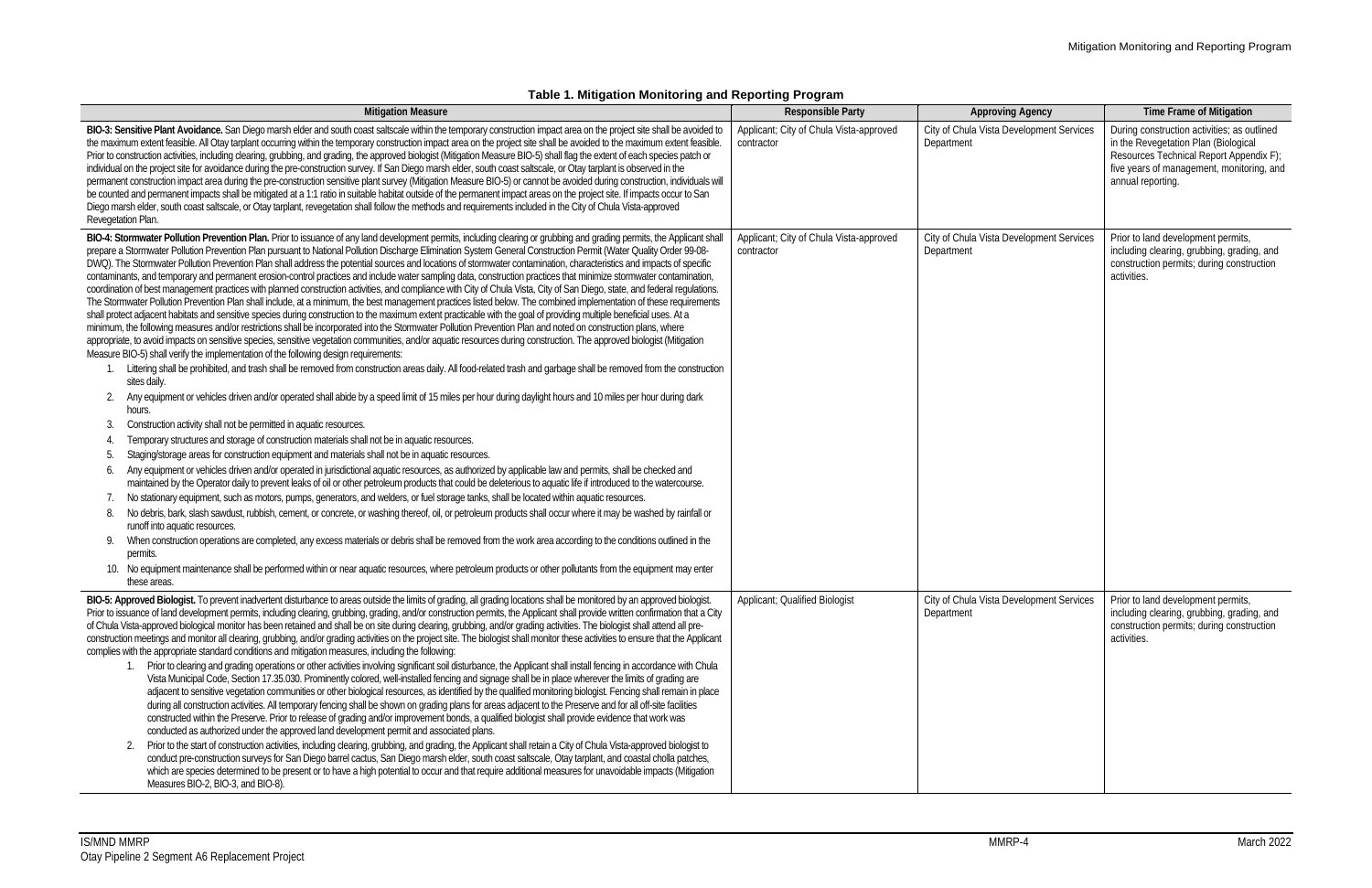### Mitigation Monitoring and Reporting Program

### **Table 1. Mitigation Monitoring and Reporting Program**

|    | <b>Mitigation Measure</b>                                                                                                                                                                                                                                                                                                                                                                                                                                                                                                                                                                                                                                                                                                                                                                                                                                                                                                                                                                                                                                                                                                                                                                                                                                                                                                                                                                                                                                                                                                                        | <b>Responsible Party</b>       | <b>Approving Agency</b>                                | <b>Time Frame of Mitigation</b>                                                                                                             |
|----|--------------------------------------------------------------------------------------------------------------------------------------------------------------------------------------------------------------------------------------------------------------------------------------------------------------------------------------------------------------------------------------------------------------------------------------------------------------------------------------------------------------------------------------------------------------------------------------------------------------------------------------------------------------------------------------------------------------------------------------------------------------------------------------------------------------------------------------------------------------------------------------------------------------------------------------------------------------------------------------------------------------------------------------------------------------------------------------------------------------------------------------------------------------------------------------------------------------------------------------------------------------------------------------------------------------------------------------------------------------------------------------------------------------------------------------------------------------------------------------------------------------------------------------------------|--------------------------------|--------------------------------------------------------|---------------------------------------------------------------------------------------------------------------------------------------------|
|    | A contractor education program shall be implemented for all workers and subcontractors and shall include a description of environmental restrictions<br>relevant to construction and the penalties for violations. A chain of command and protocol for communicating problems or potential construction changes<br>that may affect biological resources shall be established with the contractor and the City of Chula Vista. Workers shall be made aware of what resources<br>require protection using photographs or on-the-ground demonstrations.                                                                                                                                                                                                                                                                                                                                                                                                                                                                                                                                                                                                                                                                                                                                                                                                                                                                                                                                                                                             |                                |                                                        |                                                                                                                                             |
|    | A monitoring biologist acceptable to the City of Chula Vista shall be on site during any clearing of natural vegetation (i.e., annual ground cover or shrubs).<br>The monitoring biologist shall flush sensitive species (i.e., avian or other mobile species) from occupied habitat areas immediately before brush clearing<br>and earthmoving activities. The biological monitor shall be authorized to halt all associated project activities that may be in violation of the City of Chula<br>Vista Multiple Species Conservation Program Subarea Plan.                                                                                                                                                                                                                                                                                                                                                                                                                                                                                                                                                                                                                                                                                                                                                                                                                                                                                                                                                                                      |                                |                                                        |                                                                                                                                             |
| 5. | Following the completion of initial clearing/grading/earthmoving activities, the open space areas surrounding the project site to be avoided by construction<br>equipment and personnel shall be marked with temporary fencing and other appropriate markers clearly visible to construction personnel. No construction<br>access, parking, or storage of equipment or materials shall be permitted within such marked areas.                                                                                                                                                                                                                                                                                                                                                                                                                                                                                                                                                                                                                                                                                                                                                                                                                                                                                                                                                                                                                                                                                                                    |                                |                                                        |                                                                                                                                             |
|    | Vehicle transportation routes between cut-and-fill locations shall be restricted to a minimal number consistent with project construction requirements.<br>Waste dirt or rubble shall not be deposited outside of the project site. Regular pre-construction meetings involving the monitoring biologist, construction<br>supervisors, and equipment operators shall be conducted and documented to ensure maximum practicable adherence to these measures.                                                                                                                                                                                                                                                                                                                                                                                                                                                                                                                                                                                                                                                                                                                                                                                                                                                                                                                                                                                                                                                                                      |                                |                                                        |                                                                                                                                             |
|    | The monitoring biologist shall verify that the construction site is implementing the following Stormwater Pollution Prevention Plan best management<br>practices:                                                                                                                                                                                                                                                                                                                                                                                                                                                                                                                                                                                                                                                                                                                                                                                                                                                                                                                                                                                                                                                                                                                                                                                                                                                                                                                                                                                |                                |                                                        |                                                                                                                                             |
|    | Dust-control fencing<br>a.                                                                                                                                                                                                                                                                                                                                                                                                                                                                                                                                                                                                                                                                                                                                                                                                                                                                                                                                                                                                                                                                                                                                                                                                                                                                                                                                                                                                                                                                                                                       |                                |                                                        |                                                                                                                                             |
|    | Removal of construction debris and a clean work area                                                                                                                                                                                                                                                                                                                                                                                                                                                                                                                                                                                                                                                                                                                                                                                                                                                                                                                                                                                                                                                                                                                                                                                                                                                                                                                                                                                                                                                                                             |                                |                                                        |                                                                                                                                             |
|    | Covered trash receptacles that are wildlife-proof and weather-proof                                                                                                                                                                                                                                                                                                                                                                                                                                                                                                                                                                                                                                                                                                                                                                                                                                                                                                                                                                                                                                                                                                                                                                                                                                                                                                                                                                                                                                                                              |                                |                                                        |                                                                                                                                             |
|    | Prohibition of pets on the construction site                                                                                                                                                                                                                                                                                                                                                                                                                                                                                                                                                                                                                                                                                                                                                                                                                                                                                                                                                                                                                                                                                                                                                                                                                                                                                                                                                                                                                                                                                                     |                                |                                                        |                                                                                                                                             |
|    | A speed limit of 15 miles per hour during the daylight hours and 10 miles per hour during nighttime hours                                                                                                                                                                                                                                                                                                                                                                                                                                                                                                                                                                                                                                                                                                                                                                                                                                                                                                                                                                                                                                                                                                                                                                                                                                                                                                                                                                                                                                        |                                |                                                        |                                                                                                                                             |
|    | Open space areas in the likely dust drift radius of construction areas shall be periodically sprayed with water to reduce accumulated dust on the leaves, as<br>recommended by the monitoring biologist.                                                                                                                                                                                                                                                                                                                                                                                                                                                                                                                                                                                                                                                                                                                                                                                                                                                                                                                                                                                                                                                                                                                                                                                                                                                                                                                                         |                                |                                                        |                                                                                                                                             |
| 9. | Oversee the construction site so that cover and/or escape routes for wildlife from excavated areas shall be provided daily. All steep trenches, holes, and<br>excavations during construction shall be covered at night with backfill, plywood, metal plates, or other means, and the edges covered with soils and plastic<br>sheeting such that small wildlife cannot access them. Soil piles shall be covered at night to prevent wildlife from burrowing in. The edges of the sheeting<br>shall be weighed down by sandbags. These areas may also be fenced to prevent wildlife from gaining access. Exposed trenches, holes, and excavations<br>shall be inspected twice daily (i.e., each morning and before sealing the exposed area) by an approved biologist to monitor for wildlife entrapment.<br>Excavations shall provide an earthen ramp to allow for a wildlife escape route.                                                                                                                                                                                                                                                                                                                                                                                                                                                                                                                                                                                                                                                      |                                |                                                        |                                                                                                                                             |
|    | BIO-6: Migratory Bird Treaty Act Compliance. To avoid any direct impacts to raptors and/or any migratory birds protected under the Migratory Bird Treaty Act, removal<br>of habitat that supports active nests on the proposed area of disturbance should occur outside of the breeding season for these species (January 15 to August 31). If<br>removal of habitat on the proposed area of disturbance must occur during the breeding season, the Applicant shall retain a City of Chula Vista-approved biologist to<br>conduct a pre-construction survey to determine the presence or absence of nesting birds on the proposed area of disturbance. The pre-construction survey must be<br>conducted within 10 calendar days prior to the start of construction, the results of which must be submitted to the City of Chula Vista for review and approval prior to<br>initiating any construction activities. If nesting birds are detected, a letter report or mitigation plan as deemed appropriate by the City of Chula Vista, shall be prepared and<br>include proposed measures to be implemented to ensure that disturbance of breeding activities are avoided. The report or mitigation plan shall be submitted to the City of<br>Chula Vista for review and approval and implemented to the satisfaction of the City of Chula Vista. The City of Chula Vista-approved mitigation monitor shall verify and<br>approve that all measures identified in the report or mitigation plan are in place prior to and/or during construction. | Applicant; Qualified Biologist | City of Chula Vista Development Services<br>Department | Prior to construction activities, including<br>clearing, grubbing, grading, and<br>construction permits; during construction<br>activities. |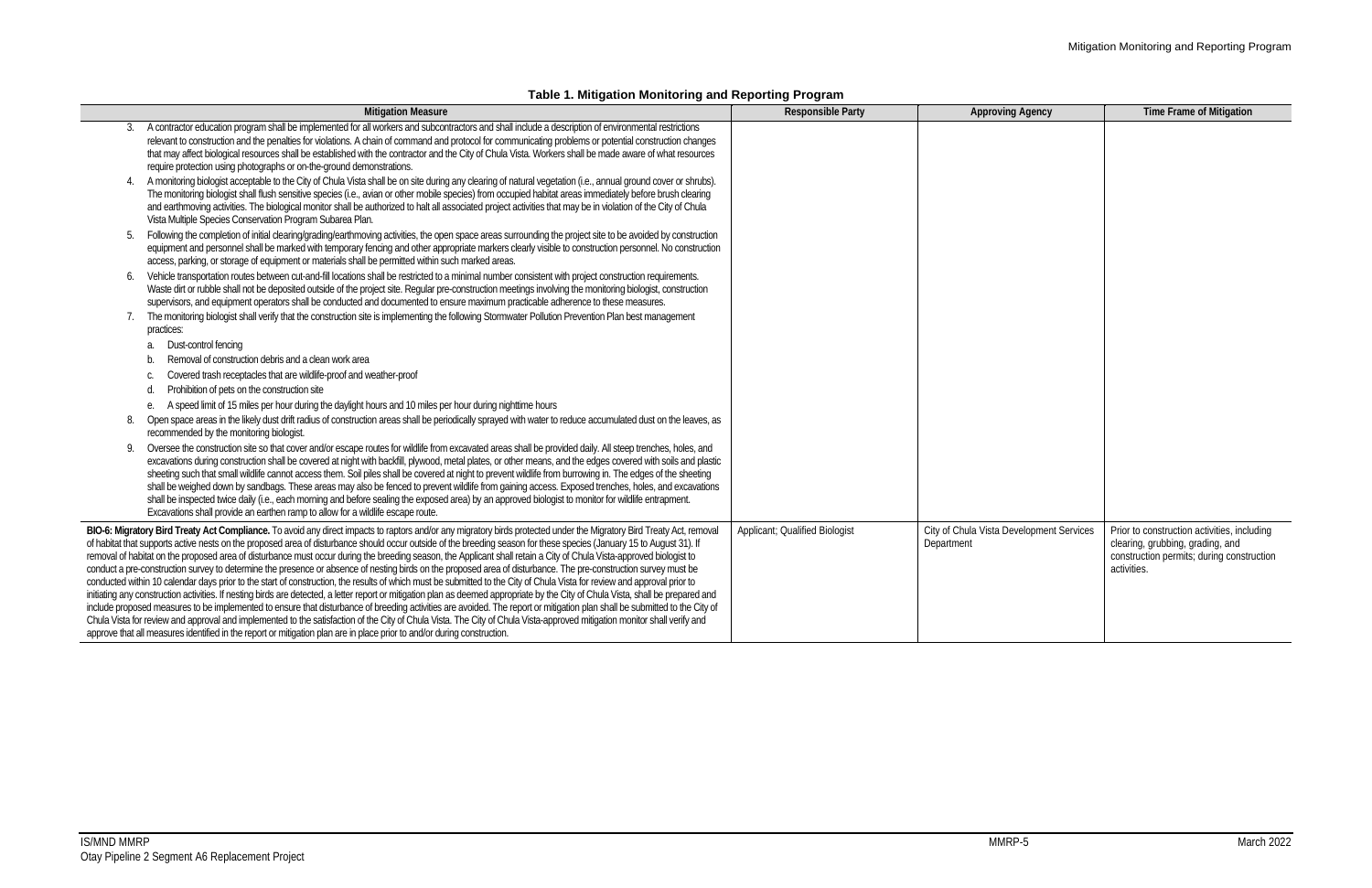|  | Table 1. Mitigation Monitoring and Reporting Program |  |  |
|--|------------------------------------------------------|--|--|
|--|------------------------------------------------------|--|--|

| <b>Mitigation Measure</b>                                                                                                                                                                                                                                                                                                                                                                                                                                                                                                                                                                                                                                                                                                                                                                                                                                                                                                                                                                                                                                                                                                                                                                                                                                                                                                                                                                                                                                                                                                                                                                                                                                                                                                                                                                                                                                                                                                                                                                                                                                                                                                                                                                                                                                                                                                                                                                                                                                                                                                                                                                                                                                                                                                                                                                                                     | <b>Responsible Party</b>                                                   | <b>Approving Agency</b>                                | Time Frame of Mitigation                                                                                                                                                                                                                                                                                                                                                                                   |
|-------------------------------------------------------------------------------------------------------------------------------------------------------------------------------------------------------------------------------------------------------------------------------------------------------------------------------------------------------------------------------------------------------------------------------------------------------------------------------------------------------------------------------------------------------------------------------------------------------------------------------------------------------------------------------------------------------------------------------------------------------------------------------------------------------------------------------------------------------------------------------------------------------------------------------------------------------------------------------------------------------------------------------------------------------------------------------------------------------------------------------------------------------------------------------------------------------------------------------------------------------------------------------------------------------------------------------------------------------------------------------------------------------------------------------------------------------------------------------------------------------------------------------------------------------------------------------------------------------------------------------------------------------------------------------------------------------------------------------------------------------------------------------------------------------------------------------------------------------------------------------------------------------------------------------------------------------------------------------------------------------------------------------------------------------------------------------------------------------------------------------------------------------------------------------------------------------------------------------------------------------------------------------------------------------------------------------------------------------------------------------------------------------------------------------------------------------------------------------------------------------------------------------------------------------------------------------------------------------------------------------------------------------------------------------------------------------------------------------------------------------------------------------------------------------------------------------|----------------------------------------------------------------------------|--------------------------------------------------------|------------------------------------------------------------------------------------------------------------------------------------------------------------------------------------------------------------------------------------------------------------------------------------------------------------------------------------------------------------------------------------------------------------|
| BIO-7: Coastal Cactus Wren, Coastal California Gnatcatcher, and Least Bell's Vireo Pre-Construction Surveys. For any work proposed between<br>February 15 and August 15 (March 15 and September 15 for least Bell's vireo), a pre-construction survey for the coastal cactus wren, coastal California<br>gnatcatcher, and least Bell's vireo shall be performed in order to reaffirm the presence and extent of occupied habitat. The pre-construction survey area for<br>the species shall encompass all potentially suitable habitat within the project work zone, as well as a 300-foot survey buffer. The pre-construction survey<br>shall be performed to the satisfaction of the City of Chula Vista Development Services Director (or their designee) by a qualified biologist familiar with the<br>Chula Vista Multiple Species Conservation Program Subarea Plan. The results of the pre-construction survey shall be submitted in a report to the<br>Development Services Director (or their designee) for review and approval prior to initiating any construction activities. If California gnatcatcher, cactus wren,<br>or least Bell's vireo is detected, a minimum 300-foot buffer delineated by orange biological fencing shall be established around the detected species In<br>addition, on-site noise reduction/attenuation techniques shall be incorporated, as appropriate, to avoid impacts to breeding gnatcatcher, cactus wren, and<br>least Bell's vireo from elevated construction noise levels during the breeding season. The Development Services Director (or their designee) shall have the<br>discretion to modify the buffer width depending on site-specific conditions. In addition, noise monitoring may be required to ensure that the elevated<br>construction noise levels are appropriately attenuated at the edge of occupied habitat to a level that is not expected to adversely affect nesting bird behavior<br>(i.e., not to exceed an hourly average of 60 A-weighted decibels or ambient whichever is greater, at the edge of occupied habitat).                                                                                                                                                                                                                                                                                                                                                                                                                                                                                                                                                                                                                                                                                                                               | Applicant; Qualified Biologist                                             | City of Chula Vista Development Services<br>Department | Prior to construction activities, including<br>clearing, grubbing, grading, and<br>construction permits.                                                                                                                                                                                                                                                                                                   |
| BIO-8: Coastal Cactus Wren Habitat Management. Coastal cactus wren is a covered species under the City of Chula Vista and City of San Diego Multiple<br>Species Conservation Program Subarea Plans. Because suitable and occupied habitat for this species, primarily coastal cholla patches, would be impacted<br>by grading and construction of the project, avoidance and habitat restoration of coastal cactus wren habitat shall occur.<br>Prior to construction activities, including clearing, grubbing, and grading, the qualified biologist (Mitigation Measure BIO-5) shall flag and fence the coastal<br>cholla patches on the project site for avoidance. If a coastal cholla patch cannot be avoided by construction activities, the qualified biologist shall count<br>coastal cholla individuals and map the acreage of the patch. Impacted coastal cholla shall be mitigated by salvaging and transplanting the individuals or<br>patch in a suitable area on the project site or planting new coastal cholla individuals at a 1:1 ratio in suitable habitat on the project site after project<br>completion. Salvage and translocation or new plantings of the coastal cholla individuals or patches shall follow the methods and requirements included in the<br>City of Chula Vista Development Services Director (or their designee)-approved Salvage and Translocation Plan and Revegetation Plan (Appendix G, San<br>Diego Barrel Cactus and Coastal Cholla Salvage and Translocation Plan [of the Biological Resources Technical Report prepared for the project]).                                                                                                                                                                                                                                                                                                                                                                                                                                                                                                                                                                                                                                                                                                                                                                                                                                                                                                                                                                                                                                                                                                                                                                                                                                    | Applicant; Qualified Biologist; City of Chula<br>Vista-approved contractor | City of Chula Vista Development Services<br>Department | Prior to construction activities, including<br>clearing, grubbing, grading, and<br>construction permits; during construction<br>activities; as outlined in the San Diego<br>Barrel Cactus and Coastal Cholla Salvage<br>and Translocation Plan (Biological<br>Resources Technical Report Appendix G);<br>management, monitoring, and annual<br>reporting shall take place for a minimum of<br>three years. |
| BIO-9: Quino Checkerspot Butterfly. Mitigation for impacts to suitable habitat for Quino checkerspot butterfly shall implement the following avoidance<br>and minimization measures in compliance with the Chula Vista Multiple Species Conservation Program Subarea Plan, Section 5.2.8.1, Infrastructure, in the<br>Otay Ranch Preserve:<br>• Prior to construction activities, including clearing, grubbing, and grading, the qualified biologist (Mitigation Measure BIO-5) shall flag and fence<br>significant patches of dot-seed plantain and other Quino checkerspot butterfly host plants where observed on the project site for avoidance.<br>As defined in the Chula Vista Multiple Species Conservation Program Subarea Plan, Section 5.2.8.1, single patches of dot-seed plantain<br>equal to or greater than 538 square feet (50 square meters), or if less than 538 square feet (50 square meters) any combination of patches<br>within 656 feet (200 meters) of each other that are equal to or greater than 538 square feet (50 square meters), will be considered "significant<br>Quino checkerspot butterfly habitat patches"<br>If a significant Quino checkerspot butterfly habitat patch cannot be avoided by construction activities, the qualified biologist shall notify the City<br>of Chula Vista Development Services Director (or their designee) and count the individuals and map the acreage of the impacted patch.<br>Following methods and requirements included in the City of Chula Vista-approved Revegetation Plan, the qualified biologist shall oversee the<br>planting of new dot-seed plantain, Coulter's snapdragon, rigid bird's beak, owl's clover, Chinese houses, and purple Chinese houses at a 2:1<br>ratio for acreage impacts in the on- and off-site revegetation areas as designated by the Revegetation Plan (Appendix F, Revegetation Plan<br>[of the Biological Resources Technical Report prepared for the project]).<br>In compliance with the Chula Vista Multiple Species Conservation Program Subarea Plan, Section 5.2.8.1, the City of Chula Vista-approved<br>Stormwater Pollution Prevention Plan (Mitigation Measure BIO-4) shall include dust control measures, including but not limited to watering,<br>and implemented during construction activities, including clearing, grubbing, and grading.<br>In compliance with the Chula Vista Multiple Species Conservation Program Subarea Plan, Section 5.2.8.1, the City of Chula Vista-approved<br>grading plans and design specifications for construction of the internal access roads shall include the use of concrete-treated base material<br>with aggregate rock to prevent weeds and vegetation growth on the road surface while allowing sufficient percolation to minimize stormwater<br>flows. | Applicant; Qualified Biologist; City of Chula<br>Vista-approved contractor | City of Chula Vista Development Services<br>Department | Prior to construction activities, including<br>clearing, grubbing, grading, and<br>construction permits; as outlined in the<br>Revegetation Plan (Biological Resources<br>Technical Report Appendix F); five years<br>of management, monitoring, and annual<br>reporting.                                                                                                                                  |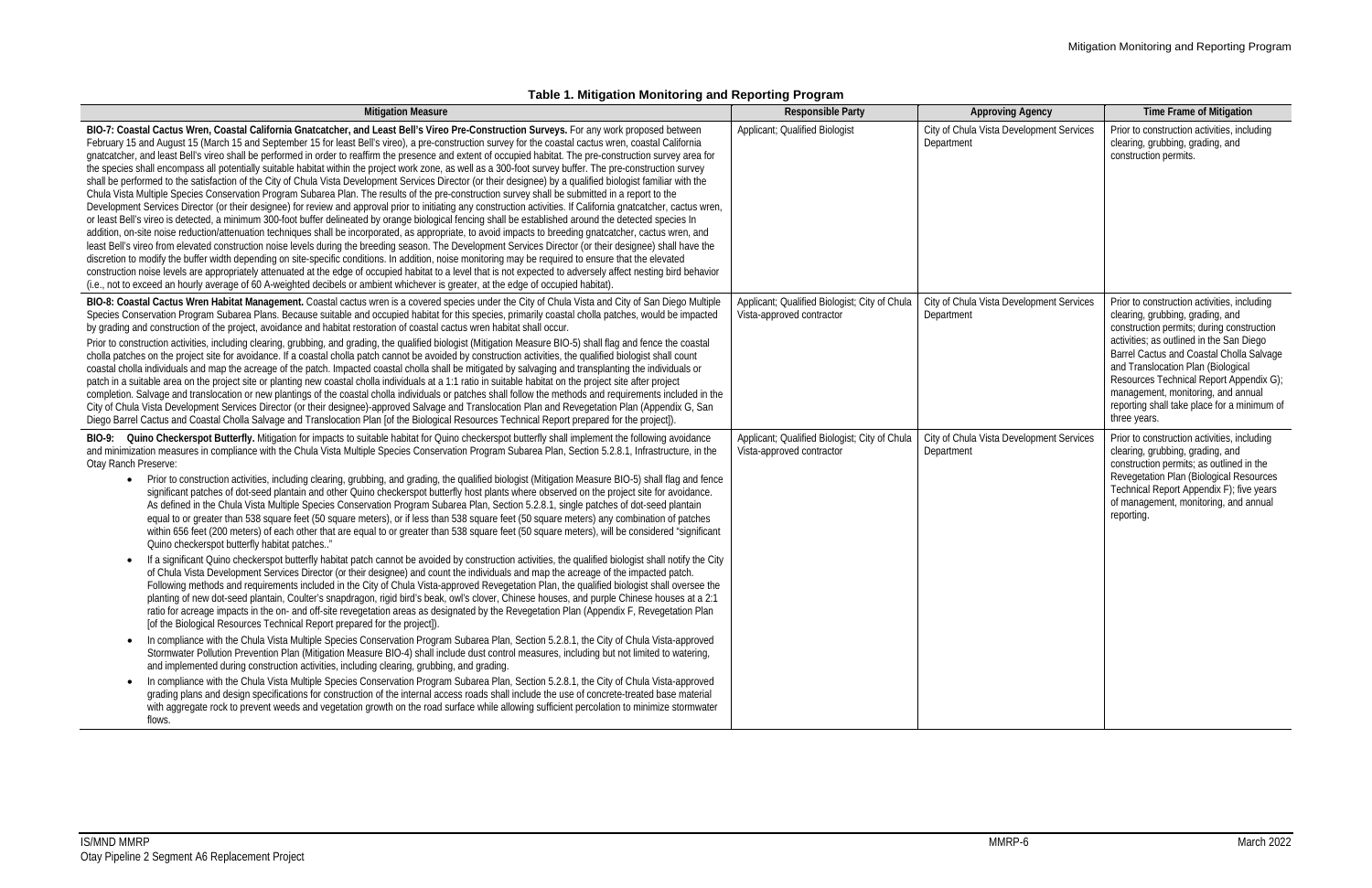## **Table 1. Mitigation Monitoring and Reporting Program**

| <b>Mitigation Measure</b>                                                                                                                                                                                                                                                                                                                                                                                                                                                                                                                                                                                                                                                                                                                                                                                                                                                                                                                                                                                                                                                                                                                                                                                                                                                                                                                                                                                                                                                                                                                                                                                                                                                                                                                                                                                                                                                                                                                                                                                                                                                                                                                                                                                                                                                                                                                                                                                                                                                                                                                                                                                                                                                                                                                                                                                                                                                                                                                                                                                                                                                                                                                                                                                                                                                                                                                                                                                                                                                                                                                                                                                                                                                                                                                                                                                                                                                                                                                                                                                                                                                                                                                                                                                                                                                                                                                                                                                                                                                                                                                                                                                                                                                             | <b>Responsible Party</b>                                                | <b>Approving Agency</b>                                | Time Frame of Mitigation                                                                                                                     |
|---------------------------------------------------------------------------------------------------------------------------------------------------------------------------------------------------------------------------------------------------------------------------------------------------------------------------------------------------------------------------------------------------------------------------------------------------------------------------------------------------------------------------------------------------------------------------------------------------------------------------------------------------------------------------------------------------------------------------------------------------------------------------------------------------------------------------------------------------------------------------------------------------------------------------------------------------------------------------------------------------------------------------------------------------------------------------------------------------------------------------------------------------------------------------------------------------------------------------------------------------------------------------------------------------------------------------------------------------------------------------------------------------------------------------------------------------------------------------------------------------------------------------------------------------------------------------------------------------------------------------------------------------------------------------------------------------------------------------------------------------------------------------------------------------------------------------------------------------------------------------------------------------------------------------------------------------------------------------------------------------------------------------------------------------------------------------------------------------------------------------------------------------------------------------------------------------------------------------------------------------------------------------------------------------------------------------------------------------------------------------------------------------------------------------------------------------------------------------------------------------------------------------------------------------------------------------------------------------------------------------------------------------------------------------------------------------------------------------------------------------------------------------------------------------------------------------------------------------------------------------------------------------------------------------------------------------------------------------------------------------------------------------------------------------------------------------------------------------------------------------------------------------------------------------------------------------------------------------------------------------------------------------------------------------------------------------------------------------------------------------------------------------------------------------------------------------------------------------------------------------------------------------------------------------------------------------------------------------------------------------------------------------------------------------------------------------------------------------------------------------------------------------------------------------------------------------------------------------------------------------------------------------------------------------------------------------------------------------------------------------------------------------------------------------------------------------------------------------------------------------------------------------------------------------------------------------------------------------------------------------------------------------------------------------------------------------------------------------------------------------------------------------------------------------------------------------------------------------------------------------------------------------------------------------------------------------------------------------------------------------------------------------------------------------------------|-------------------------------------------------------------------------|--------------------------------------------------------|----------------------------------------------------------------------------------------------------------------------------------------------|
| Section 3.4.5 Cultural and Tribal Cultural Resources                                                                                                                                                                                                                                                                                                                                                                                                                                                                                                                                                                                                                                                                                                                                                                                                                                                                                                                                                                                                                                                                                                                                                                                                                                                                                                                                                                                                                                                                                                                                                                                                                                                                                                                                                                                                                                                                                                                                                                                                                                                                                                                                                                                                                                                                                                                                                                                                                                                                                                                                                                                                                                                                                                                                                                                                                                                                                                                                                                                                                                                                                                                                                                                                                                                                                                                                                                                                                                                                                                                                                                                                                                                                                                                                                                                                                                                                                                                                                                                                                                                                                                                                                                                                                                                                                                                                                                                                                                                                                                                                                                                                                                  |                                                                         |                                                        |                                                                                                                                              |
| CR-1: Cultural Resources Monitoring. Due to the potential for uncovering unknown subsurface archaeological resources, including Native American<br>cultural material, cultural resource mitigation monitoring shall be conducted to provide for the identification, evaluation, treatment, and protection of any<br>cultural resources that are affected by or may be discovered during the construction of the project. Prior to issuance of land development permits, including<br>clearing, grubbing, grading, and/or construction permits, the Applicant shall provide written confirmation that a City of Chula Vista-approved cultural monitor<br>has been retained for cultural resource mitigation monitoring. The cultural monitor shall attend all pre-construction meetings. The monitoring shall consist of<br>the full-time presence of a qualified archaeologist and a traditionally and culturally affiliated Native American monitor for all ground-disturbing activities. If<br>subsurface deposits believed to be cultural or human in origin are discovered during construction, all work must halt within a 100-foot radius of the discovery.<br>Using professional judgment, a qualified professional archaeologist meeting the Secretary of the Interior's Professional Qualification Standards for prehistoric<br>and historic archaeologist shall be retained to evaluate the significance of the find and shall have the authority to modify the no-work radius as appropriate.<br>The following notifications shall apply, depending on the nature of the find:<br>• If the qualified professional archaeologist determines that the find does not represent a cultural resource, work may resume immediately, and no<br>agency notifications are required.<br>If the qualified professional archaeologist determines that the find does represent a cultural resource from any time period or cultural affiliation, they<br>shall immediately notify the City of Chula Vista and City of San Diego. The City of Chula Vista shall consult with the City of San Diego and other<br>parties, as deemed appropriate, on a finding of eligibility and implement appropriate treatment measures if the find is determined to be eligible for<br>inclusion in the National Register of Historic Places or California Register of Historical Resources. Work may not resume within the no-work radius<br>until the City of Chula Vista, through consultation as appropriate, determines that the site either (1) is not eligible for the National Register of<br>Historic Places or California Register of Historical Resources or (2) that the treatment measures have been completed to its satisfaction.<br>If the find includes human remains or remains that are potentially human, the qualified professional archaeologist shall ensure reasonable<br>protection measures are taken to protect the discovery from disturbance (Assembly Bill 2641). The qualified professional archaeologist shall notify<br>the San Diego County Medical Examiner (per Section 7050.5 of the California Health and Safety Code). The provisions of Section 7050.5 of the<br>California Health and Safety Code, Section 5097.98 of the California Public Resources Code, and Assembly Bill 2641 shall be implemented. If the<br>San Diego County Medical Examiner determines the remains are Native American and not the result of a crime scene, the San Diego County<br>Medical Examiner shall notify the Native American Heritage Commission, which then shall designate a Native American most likely descendant for<br>the project (Section 5097.98 of the California Public Resources Code). The designated most likely descendant shall have 48 hours from the time<br>access to the property is granted to make recommendations concerning treatment of the remains. If the landowner does not agree with the<br>recommendations of the most likely descendant, the Native American Heritage Commission can mediate (Section 5097.94 of the California Public<br>Resources Code). If no agreement is reached, the landowner must rebury the remains where they will not be further disturbed (Section 5097.98 of<br>the California Public Resources Code). This will also include either recording the site with the Native American Heritage Commission or the<br>appropriate information center, using an open space or conservation zoning designation or easement, or recording a reinternment document with<br>the county in which the property is located (Assembly Bill 2641). Work may not resume within the no-work radius until the lead agency, through | Applicant; Qualified Cultural Resources<br>and Native American Monitors | City of Chula Vista Development Services<br>Department | Prior to land development permits,<br>including clearing, grubbing, grading, and<br>construction permits; during construction<br>activities. |
| consultation as appropriate, determines that the treatment measures have been completed to its satisfaction.<br>Section 3.4.7 Geology and Soils                                                                                                                                                                                                                                                                                                                                                                                                                                                                                                                                                                                                                                                                                                                                                                                                                                                                                                                                                                                                                                                                                                                                                                                                                                                                                                                                                                                                                                                                                                                                                                                                                                                                                                                                                                                                                                                                                                                                                                                                                                                                                                                                                                                                                                                                                                                                                                                                                                                                                                                                                                                                                                                                                                                                                                                                                                                                                                                                                                                                                                                                                                                                                                                                                                                                                                                                                                                                                                                                                                                                                                                                                                                                                                                                                                                                                                                                                                                                                                                                                                                                                                                                                                                                                                                                                                                                                                                                                                                                                                                                       |                                                                         |                                                        |                                                                                                                                              |
| GEO-1: Qualified Paleontologist. Prior to issuance of land development permits, including clearing, grubbing, grading, and/or construction permits, the<br>Applicant shall provide written evidence that a qualified paleontologist has been retained to monitor all earth-disturbing activities related to the<br>implementation of the jack-and-bore construction methods under Salt Creek. Before the release of the grading bond, a Post-Construction Monitoring Report<br>shall be prepared and submitted to the Development Services Director (or their designee). All fossil materials recovered during mitigation monitoring shall be<br>cleaned, identified, cataloged, and analyzed in accordance with standard professional practices. The results of the fieldwork and laboratory analysis shall be<br>included in the Post-Construction Monitoring Report, and the entire collection shall be transferred to an approved facility.                                                                                                                                                                                                                                                                                                                                                                                                                                                                                                                                                                                                                                                                                                                                                                                                                                                                                                                                                                                                                                                                                                                                                                                                                                                                                                                                                                                                                                                                                                                                                                                                                                                                                                                                                                                                                                                                                                                                                                                                                                                                                                                                                                                                                                                                                                                                                                                                                                                                                                                                                                                                                                                                                                                                                                                                                                                                                                                                                                                                                                                                                                                                                                                                                                                                                                                                                                                                                                                                                                                                                                                                                                                                                                                                       | Applicant; Qualified Paleontological<br><b>Monitors</b>                 | City of Chula Vista Development Services<br>Department | Prior to land development permits,<br>including clearing, grubbing, grading, and<br>construction permits; during construction<br>activities. |